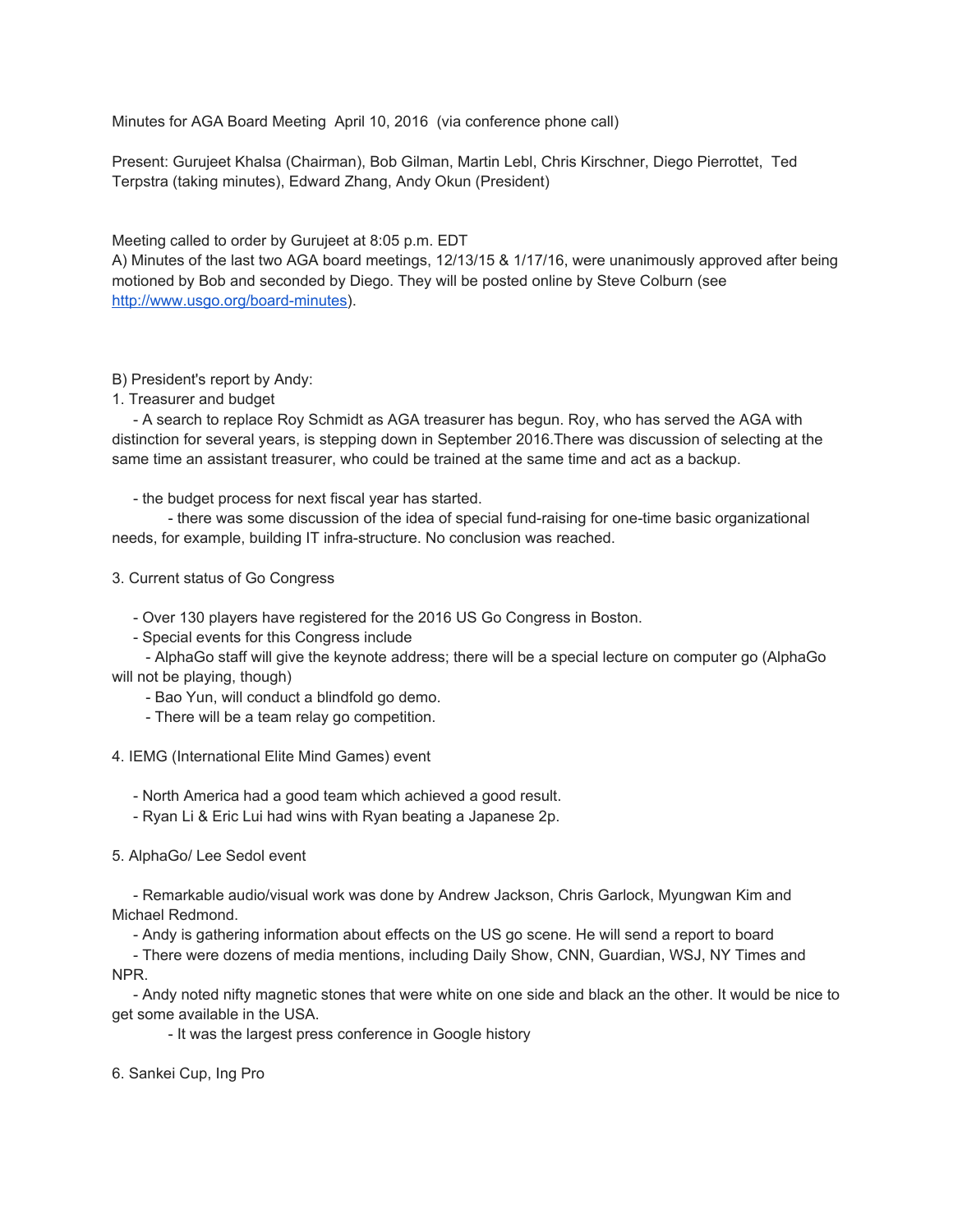Andy Liu will represent the AGA at the Sankei Cup.

 Andy Liu and Eric Lui will represent the AGA at the 8th Ing Pro Cup in Shanghai, China during the week of April 18, 2016.

Board Entered Executive session to discuss Ing Cup at 8:50 p.m. EST (Moved by Martin; Second by Bob) Board Left Executive session at 9:03 p.m. EDT (Moved by Bob; Second by Martin)

7. YouTube, Twitch et al. ACTION ITEM

 The Board directed Andy to negotiate a memorandum of understanding with the Korean Baduk Association so that the AGA can show Korean professional games on the AGA YouTube channel:

<https://www.youtube.com/user/USGOWeb>

 Quite apart from AlphaGo broadcasts, Andrew Jackson and Myungwan Kim have raised the profile of AGA and improved the go community.

## 8. Rank Certificates

 Jon Boley and Chris Kirschner are analyzing first runs of data for determining the number of games needed for a base sequence. Very soon, this issue will be resolved. Jon Boley will be named ratings coordinator.

9. INAF (Iwamoto North America Foundation)

The INAF Board is considering three strong proposals for furthering Pair Go.

Several teachers have applied for a teaching program in Japan this fall.

End of President's report 

C) Bob's email privacy proposal. Andy thinks Bob's proposal is good.

See addendum 1.

-----------------------------

D) There was a suggestion that we update AGA tournament regulations to add provision for Pair Go: Action item for Ted.

E) Action is needed on furthering the AGA pro system. (deferred to the next meeting).

F) Policies are needed for AGA youth events such as background checks for "guardians" at the next Go Congress in Boston. Ted volunteered to help draw up policies.